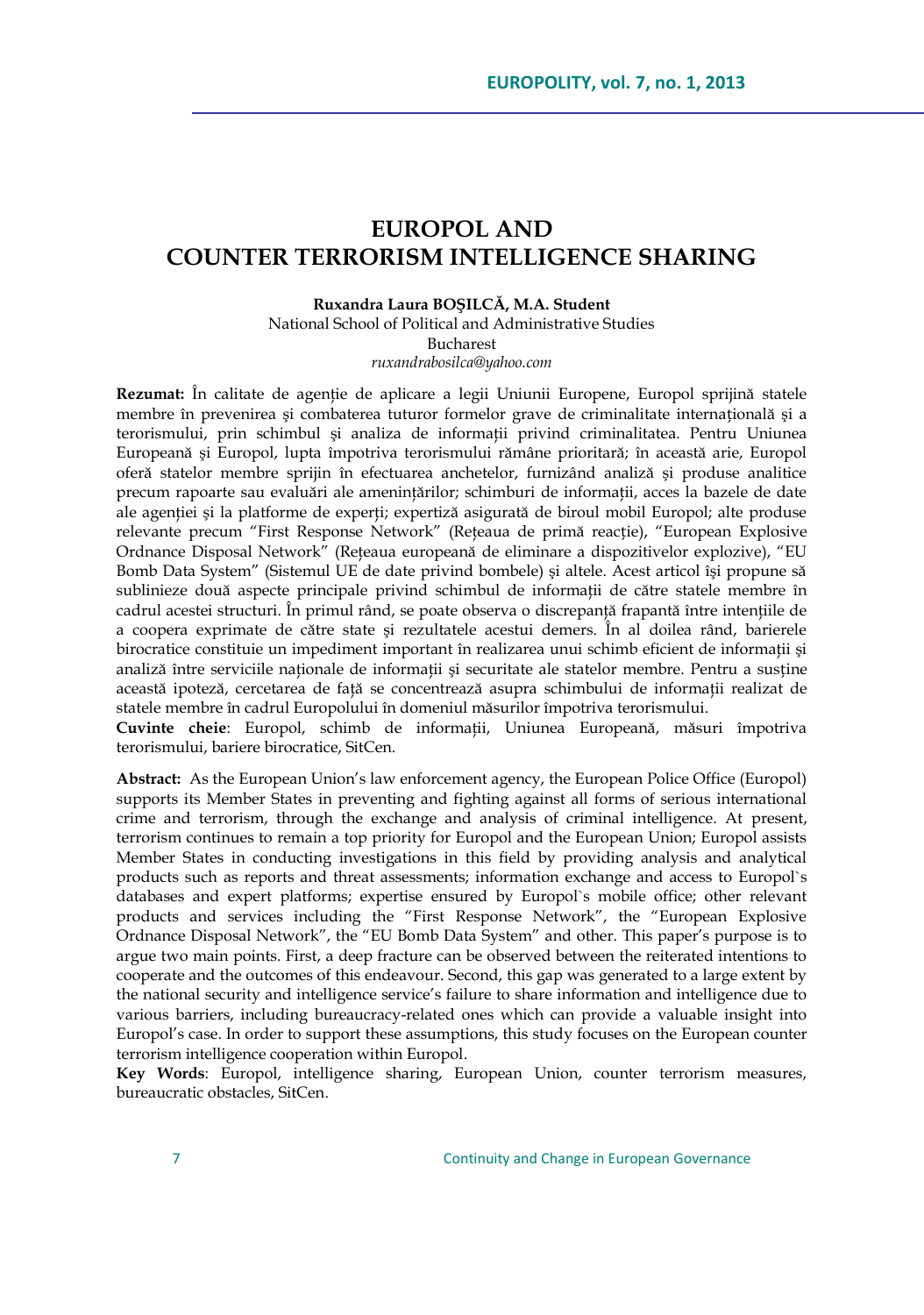### **1. INTRODUCTION**

Europol was established in 1992 by the Maastricht Treaty and commenced limited operations in 1994 in the form of the Europol Drugs Unit (EDU) which was mandated to assist national police forces in criminal investigations. Provided initially with a small staff and one or two liaison officers from each Member State, the EDU progressively expanded its mandate to other areas of transnational crime, including terrorism (Europol 2009, 12). Europol became fully operational on 1July 1999 and during the following years focused on promoting a comprehensive approach to international crime prevention and on its consolidation as an organisation. Nevertheless, it was not until 2009 that Europol managed to strengthen its role due to a new legal status, Lisbon Treaty's entry into force and the adoption of the Stockholm Programme.

In the context of an increasingly sophisticated criminal activity to which the European Union remains exposed, it soon became clear that national endeavours to address international terrorism alone can only achieve modest results (Europol 2012, 32). Thus, the strong, outspoken government support for enhanced intelligence cooperation on counter terrorism is understandable. Yet, despite this political impetus, Europol"s role in the field remained rather modest for over a decade.

This paper's approach is mainly analytical: starting from a critical evaluation of the official EU documents and of the "events timeline", it opposes the goals and the results of intelligence cooperation between Member States and it attempts to explain the roots of failure. This research is also applied, qualitative and finally, conceptual, as it strongly relates to existing theory.

I have based the research efforts for this paper on two general categories of material: primary sources (comprising official documents issued by the EU institutions on Europol or more generally, on EU"s fight against the terrorist threat) and secondary sources, which in turn, can be divided in two subcategories: literature reviewing the case of Europol and intelligence cooperation between Member States within its structures; and literature covering more extensively security and intelligence issues.

The structure of the present paper unfolds as follows. Part 1contrasts the goals and the actual outcomes in counter terrorism intelligence sharing in Europol in three key moments: in the aftermath of 9/11; in response to the terrorist attacks in Madrid and London; and finally, after 2009 when several important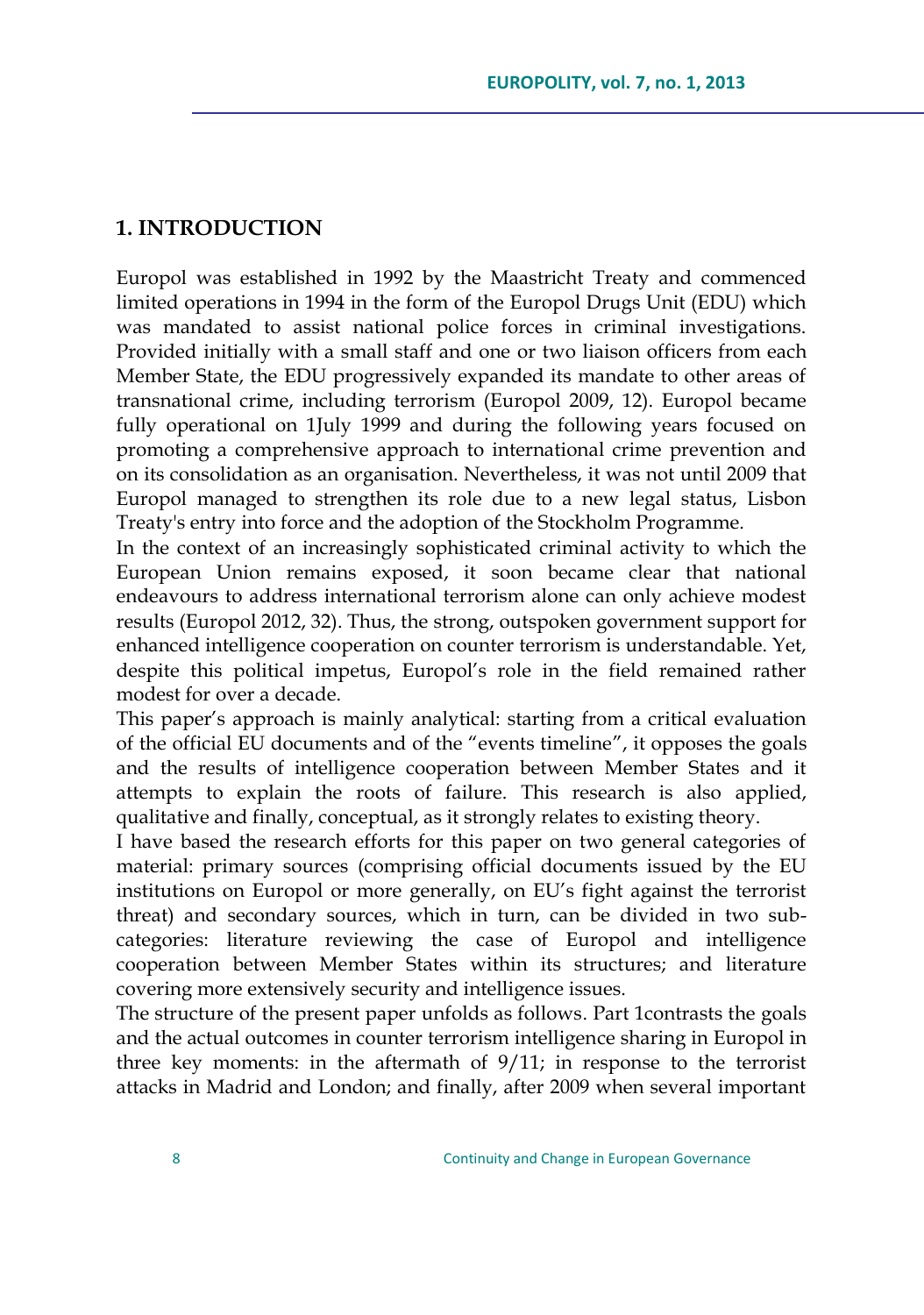political changes led to an improved position of Europol within the EU. Part 2 reviews the main barriers to counter terrorism intelligence sharing at the level of Europol and draws attention on the less explored bureaucratic obstacles.

## **2. EUROPOL AND COUNTER TERRORISM INTELLIGENCE SHARING: GOALS AND OUTCOMES**

At the Extraordinary European Council Meeting on 21 September 2001the heads of states and governments urged their national intelligence agencies to send more intelligence from national capitals to Europol and reaffirmed the need for a stepped up level of intelligence cooperation between Europol and other EU-bodies. Although these goals were reiterated several times in the following years, the struggle to meet them often proved unsuccessful.

#### **Europol in the Aftermath of 9/11**

By the time of the 9/11 attacks, information and practices were shared between the intelligence agencies of Europe through several forums both within and outside the EU: the security services met in the so-called "Club of Bern"; the law enforcement agencies within the recently operational Europol; the military intelligence agencies had begun their cooperation in the Intelligence Division of the EU Military Staff; while at the same time, external intelligence services, such as the Joint Situation Centre in Brussels, were involved in the EU (Fägersten 2010, 506).

Furthermore, at that moment the EU had no single coherent counterterrorism policy as terrorist threats were not ranked as a high priority on the common EU agenda (Zimmermann 2006: 126). Out of the above mentioned organizations, only the "Club of Bern" and Europol –which continued to lack a politically agreed definition of terrorism – had included terrorism on their agenda (Kaunert 2010, 652). Despite intense terrorist activities conducted both at a domestic and international level, the EU initiatives against terrorism were few in number and favoured bi- or multi-lateral cooperation between Member States on a case-by-case basis until 2001 (Howell & Co 2007, 20).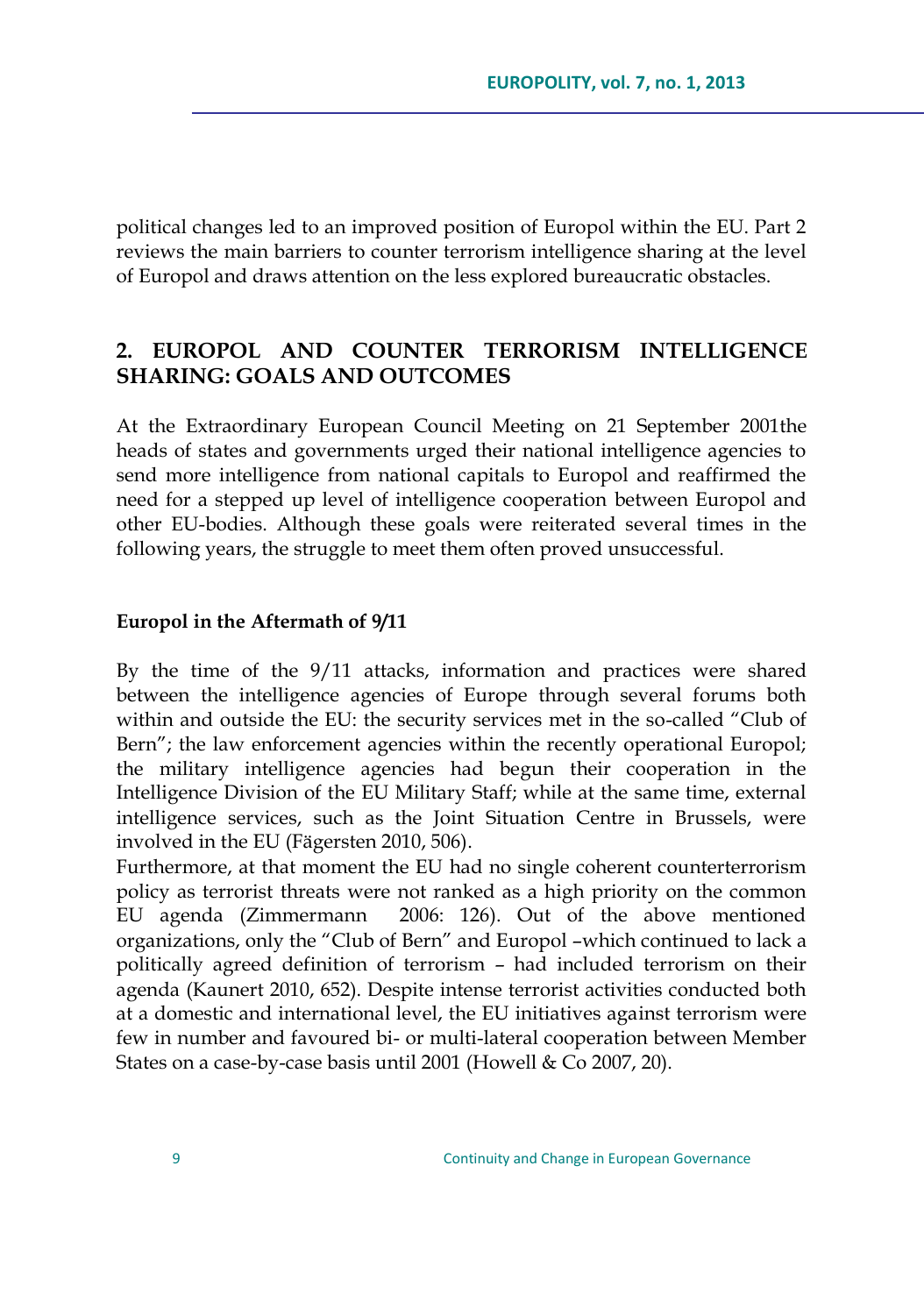After 9/11, Europol was attributed a more expanded counterterrorist mandate. The Europol director Jürgen Storbeck publicly urged Member States to "provide us with what we need for our work: information" (Occhipinti 2003, 149). His call was answered at the Council Meeting on 20 September when the Justice and Home Affairs ministers reiterated the importance of the national intelligence services quickly passing on relevant information on terrorism (Council of the European Union 2001, art. 9). The central role of security and intelligence services in preventing terrorism through the disclosure of possible terrorist threats and intentions at early stages was repeatedly emphasised. Finally, following the Council's decision, in November 2001 a first Counter Terrorist Task Force (CTTF) became operational. The Task Force was composed of national liaison officers from police and intelligence services and its tasks consisted in collecting in a timely manner relevant counterterrorist information and intelligence; carrying out operational and strategic analysis; and at last, drafting a threat assessment on the information received. Moreover, this unit was requested to collaborate directly with its U.S. counterparts.

The urge to strengthen cooperation between Europol and the intelligence services was further restated in the Extraordinary European Council: "Member States will share with Europol, systematically and without delay, all useful data regarding terrorism" (European Council 2001). Thus, it was expected that Europol would only strengthen as a result of increased intelligence cooperation and support from the Member States. This cooperation was not only deepened but also broadened in scope as the newly created Task Force was mandated also to collect, instead of just receiving intelligence; nonetheless in practice the CTTF failed to live up to the expectations. Repeated critics related to short-comings in its handling of real-time data eventually led to the CTTF being dissolved while several of its functions were absorbed by Europol. Over this period, Europol`s functions remained largely confined to a coordination role rather than an operational headquarters, mostly because its members had failed to agree on its functions and scope. For instance, Germany and other members pledged for an independent role of Europol in conducting investigations and envisaged Europol progressively evolving into an FBI-like organization. Conversely, other members, among which the United Kingdom, favoured a monopoly of Member States on investigative authority while Europol`s role restricted to coordination (Bensahel 2003, 40). It soon became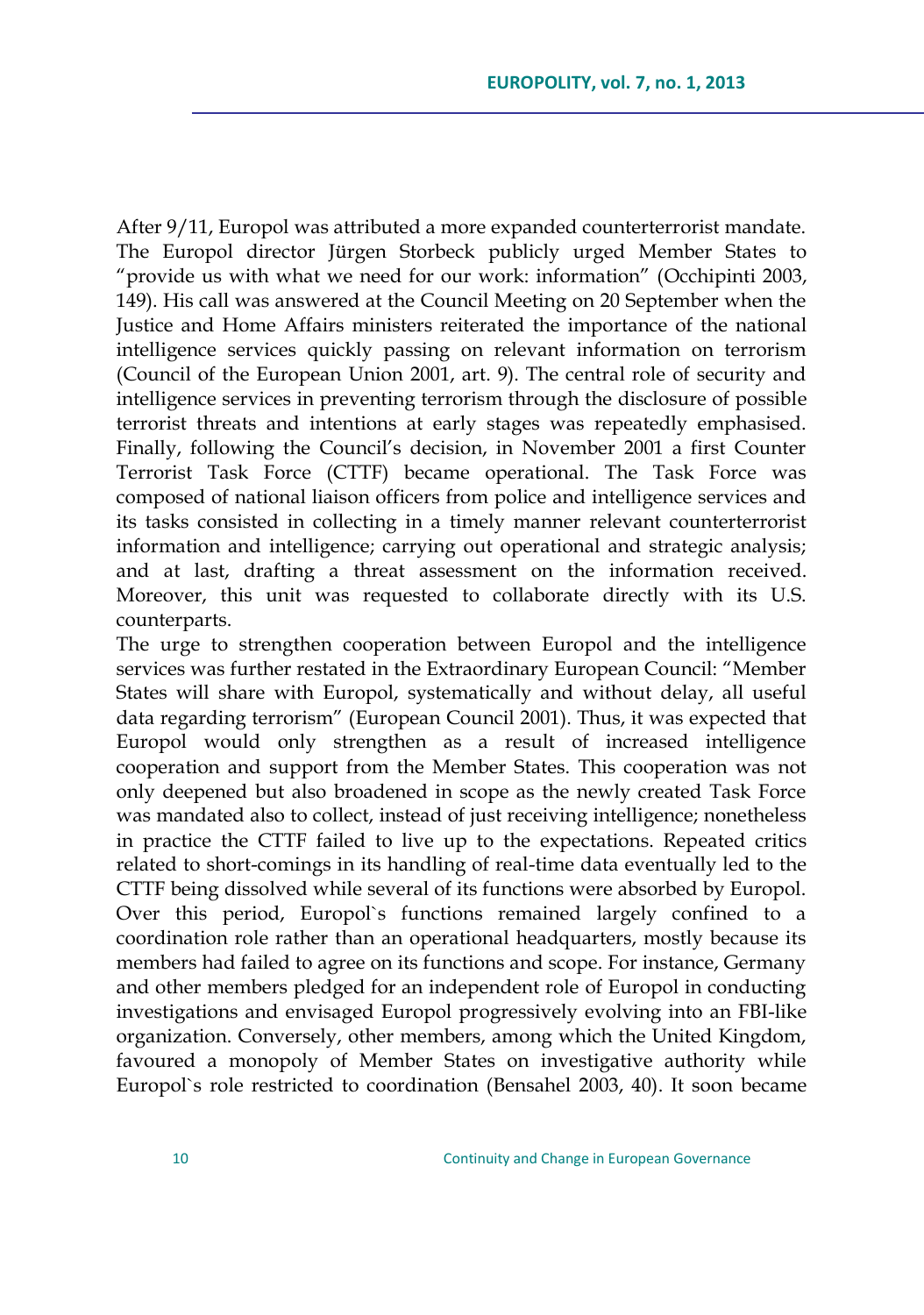clear "the intelligence community was not eager to work with Europol" (De Kerchove 2008).

### **Europol's Response to the Madrid Bombings and the London Attacks**

After the terrorist attacks in Madrid on 11 March 2004 the European governments reaffirmed their commitment to direct more intelligence to Europol in order to strengthen its counter terrorism capacities (European Council 2004). Accordingly, a "revised" CTTF was reactivated. Yet, in practice the declaratory statements of policy-makers had little impact. To cite but one example, the Spanish police officials refused to inform their French counterparts about the explosives used in the Madrid attacks (Fägersten 2010, 509).In a Note to the Council, Europol openly expressed its dissatisfaction with the weak support of the security and intelligence services in the Member States, which hampered its envisaged role of a key node of counter terrorism (Europol 2005). The intelligence services proved reluctant to provide Europol with relevant data, despite continuous calls for increased intelligence cooperation within and through Europol.

In many ways, 2005 can be considered a key year for Europol; a new Director was appointed and the accession of ten new Member States to the EU on 1 May 2004 brought several areas of organised crime which had previously been beyond the borders of the EU within them; moreover, Europol gained access to a new pool of expertise and skill from the new Member States (Europol 2009, 44).

In the aftermath of the London attacks in June 2005, the Council of the EU urged for an intensified exchange of information and a more significant support from the Member States' security and intelligence services, objectives which were later on included in the European Union"s Counter Terrorism Strategy (Council of the European Union2005).The European Commission"s initiative for a mandatory transmission of counter terrorism intelligence to Europol did not manage to gain the support of Member States and was eventually withdrawn: states either failed to comply with the decision, or submitted to Europol information of limited value, which to a large extent, was available from open sources (Fägersten 2010, 511).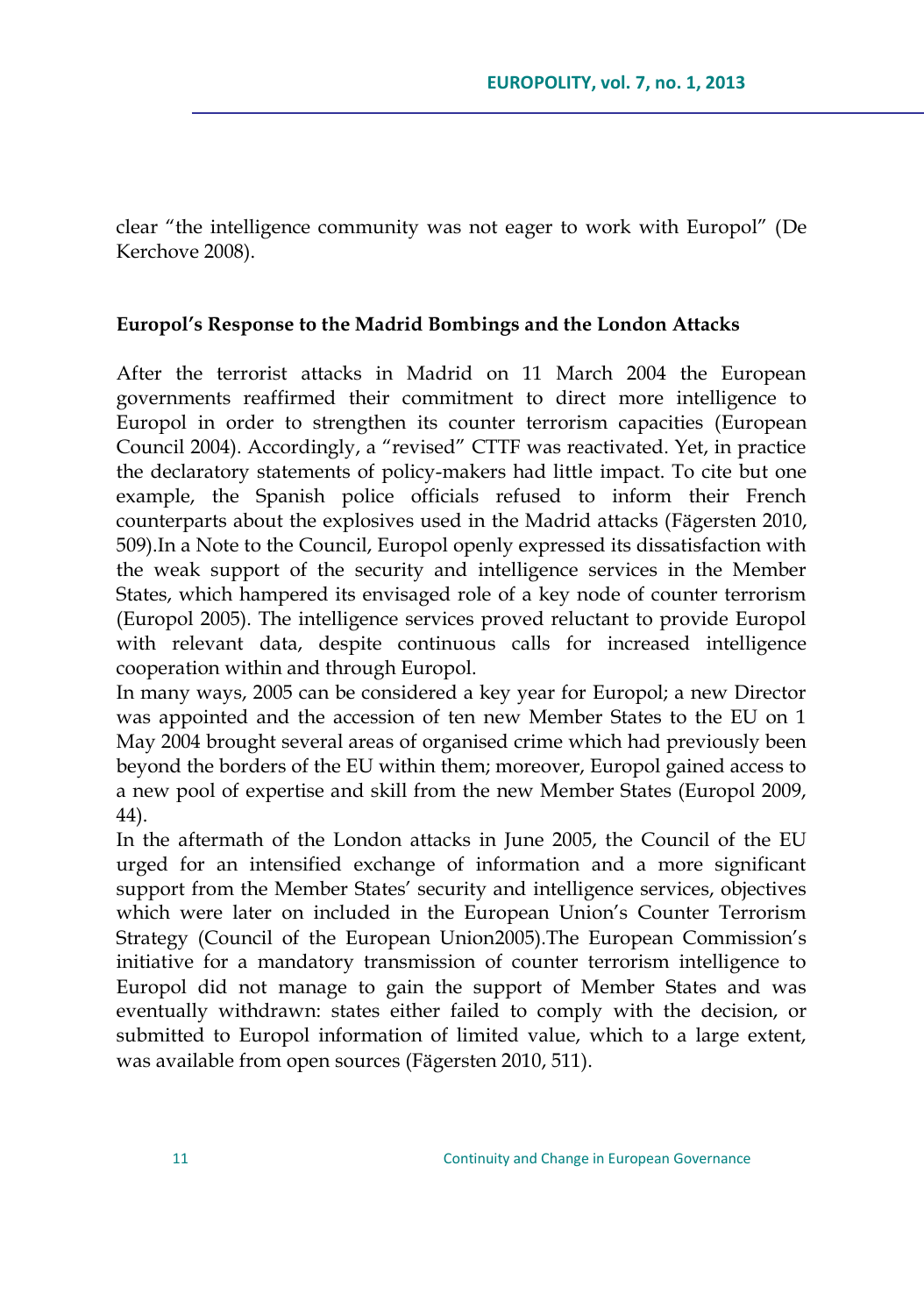In 2007 the CTTF was transferred to the First Response Network, developed by Europol to assist investigations in Member States in case of a terrorist attack; thus, if the Task Force was initially designed for collection, analysis and generating threat assessments, at this point its purpose was limited to reactive police work (Fägersten 2010, 512). Settling with a more modest role in counter terrorism could have been a valid option for Europol, considering its "rather marginal implication in a number of events" (Bures 2008, 504).

### **Europol – a full-fledged European Union Agency**

In 2009, the Council decided to establish a new legal basis for Europol: from January 2010, Europol became a fully-fledged European Union agency (Council of the European Union 2009).A provision which could prove relevant for the intelligence cooperation and counter terrorism area is the legalization of the practice of information exchange between national liaison officers on issues beyond Europol"s mandate (Council of the European Union 2009, article 9.3.d.). Also, it is stated that Europol will cover serious, not necessarily organized crime area (Council of the European Union 2009, article 3). Yet, concerns have been raised regarding the recruitment of skilful analysts since Europol would be submitted to the EU employment procedures (Fägersten 2010, 513).

Secondly, the coming into force of the Lisbon Treaty impacted Europol from the perspective of a greater number of decisions taken by majority voting in the area of Justice and Home Affairs, including police cooperation and decisions about the collection, storage, processing, analysis and exchange of relevant information.

Thirdly, the Stockholm multiannual Programme - which set out the EU`s priorities for the area of justice, freedom and security for 2010-14 - was adopted the same year. The Programme states that Europol and other European agencies "have reached operational maturity" (2010, Foreword) and that Member States should make "full use [...] of Europol, SitCen and Eurojust in the fight against terrorism" (2010, art. 4.5).In contrast with the ambitious projects envisaged in the past, the Stockholm Programme appeared to establish a more modest role for Europol in counterterrorism as a result of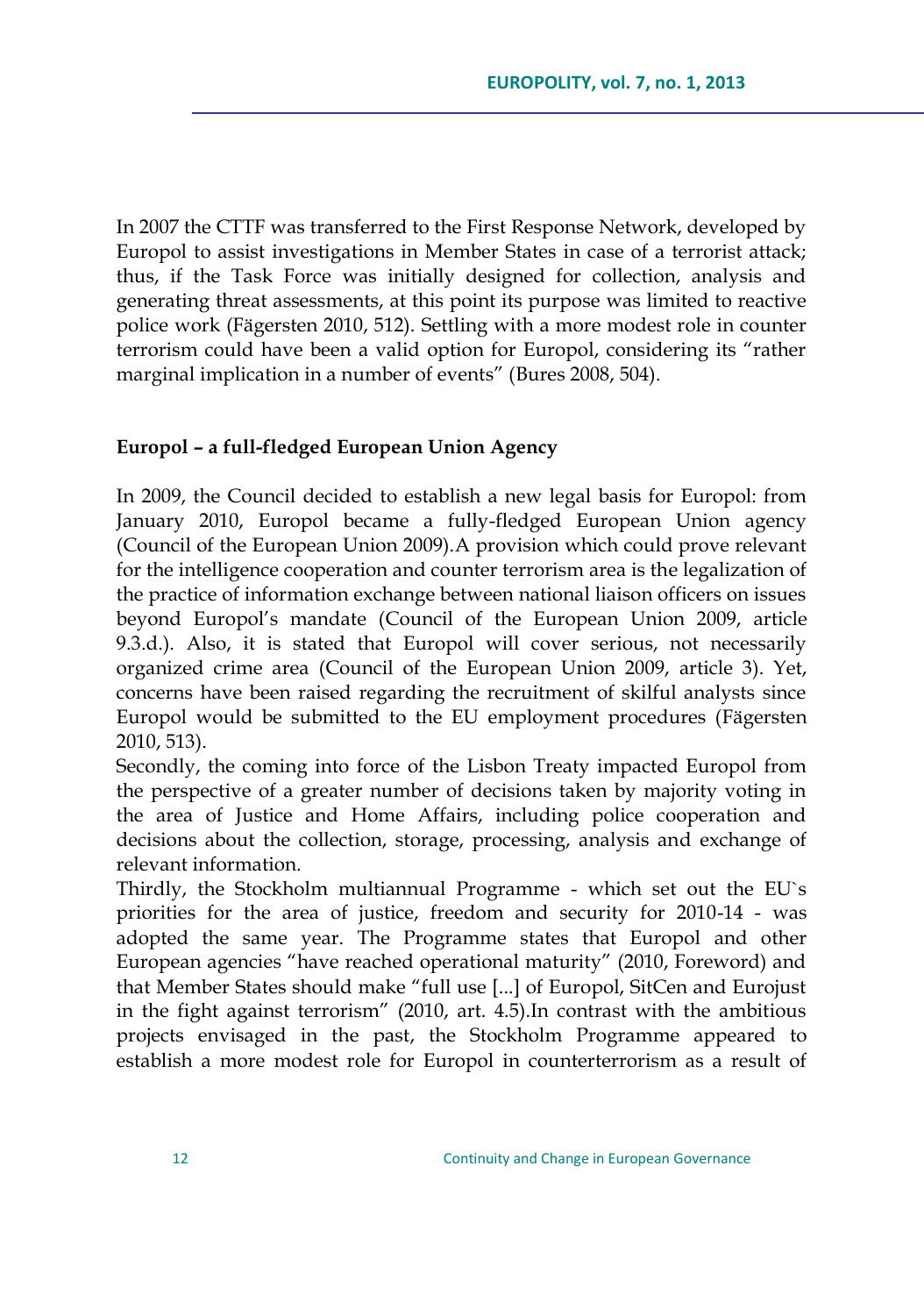lower expectations of both practitioners and political figures (Fägersten 2010, 514).

In the IKEA stores incidents in September 2011 Europol played a more forceful role, supporting counter terrorism cooperation with the involved Member States and using the EU Bomb Data System (EBDS) to secure and timely exchange information on this case. More recently, following the July 2011 car bomb and shootings in Norway, Europol intervened through its First Response Network which supported the investigation and provided information and initial assessments on the incident (Europol2012, 100). Consequently, one could argue its functions remained restricted to more "traditional" post-crime police investigations instead of focusing on "pooling and sharing" intelligence. Nonetheless, Europol's efforts to accomplish its tasks to collect, store, process, analyze and exchange information and intelligence should not be overlooked. For instance, the Modus Operandi Monitor which continuously assesses terrorist events and investigations provides real-time expertise and intelligence to the relevant agencies in the Member States; or, the EBDS shares timely and relevant information and intelligence on incidents involving explosives, incendiary and explosive devices, as well as chemical, biological, radiological and nuclear materials (CBRN). Also, according to a 2011 satisfaction survey conducted by Europol, its strategic analysis products (TE-SAT included) are highly appreciated by the lead investigators whose operations had been supported by the agency (EU Terrorism Situation & Trend Report 2011, 38).In addition, Europol provides analysis training both for analysts and specialists within Europol, as well as for potential trainers in the Member States, covering operational, strategic and social network analysis (SNA). It is interesting to observe that Europol has started to disseminate materials, methods and exercises which were later on used by Member States to develop their own operational analysis.

Europol`s activity is also closely connected to SitCen, especially after the Lisbon Treaty when the latter gained a more prominent role. The EU`s Joint Situation Centre (SitCen) was established in 2002 and is tasked to "monitor and assess events and situations world-wide on a 24-hour basis with a focus on potential crisis regions, terrorism and WMD proliferation" (Mai`a K. Davis Cross, 2). Formally, SitCen is not mandated to undertake tasks of intelligence gathering per se, but instead operates to a great extent on the intelligence voluntarily provided by member states; its primary focus is on counter-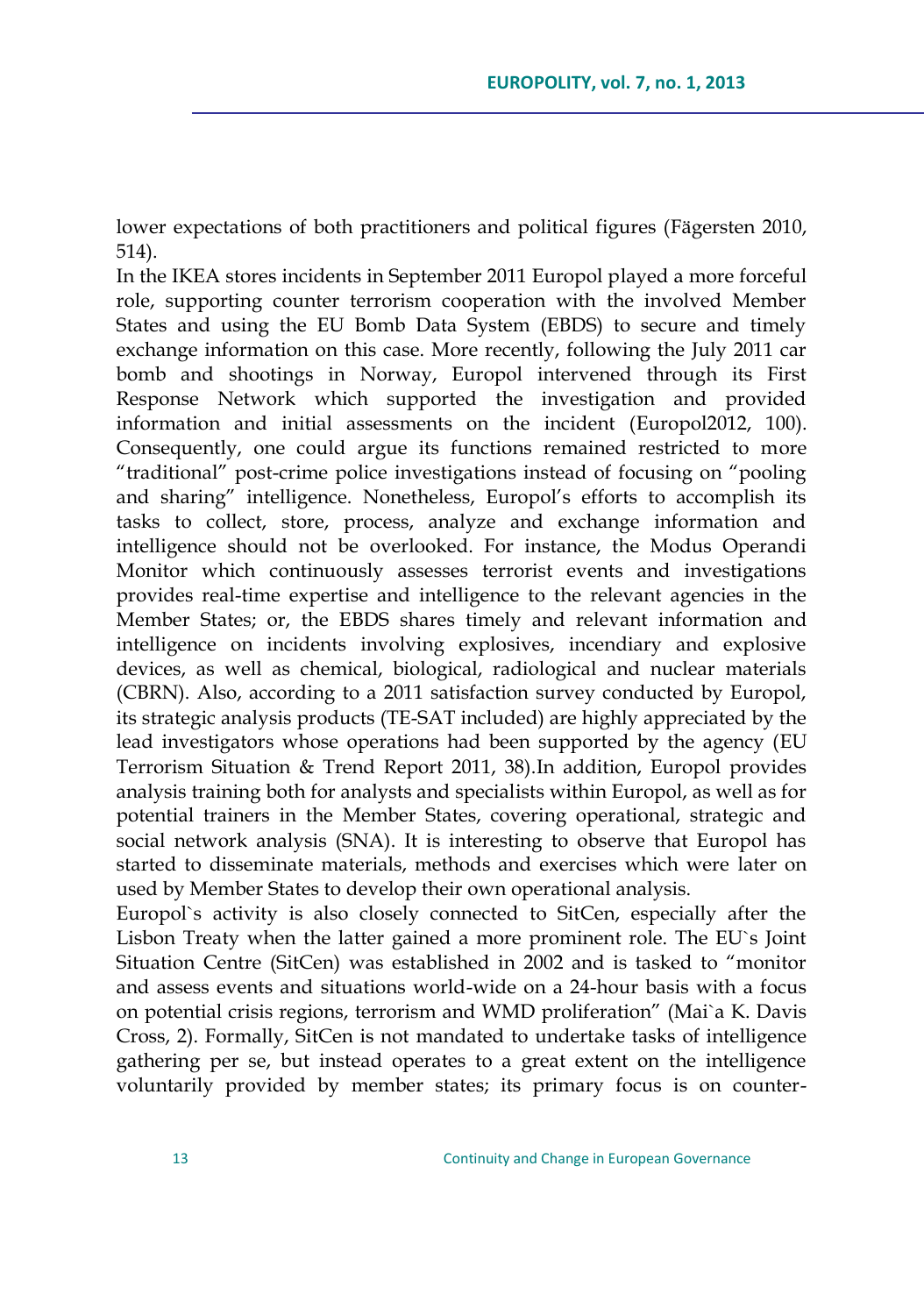terrorism: it monitors potential terrorist threats, the proliferation of WMDs and the most conflict-prone regions of the world, with the capacity of responding immediately in crisis situations. Although not all member states participate in SitCen, they all receive its reports and assessments through their ambassadors in the Political and Security Committee; however, sensitive information continues to be shared through informal channels, generally between small groups of states with a high level of trust in each other and having a long history of information sharing (Idem).

Dissimilar to Europol, SitCen elaborates intelligence analyses for EU decisionmakers especially - including the High Representative, the Counter-Terrorism Coordinator, Coreper II, the Working Party on Terrorism, the Policy Unit, decision-makers in the area of police and judicial cooperation and other - , rather than for national authorities (Müller-Wille, 59). Relocating SitCen from the Council Secretariat to the EEAS has significantly improved its capacity of intelligence gathering and analysis. If previously SitCen was not able to resort to the EU`s 136 Commission delegations around the world for gathering information, under its current position it can task the EU delegation of the EEAS to do that; additionally, under High Representative Ashton, SitCen`s role is more coherent, which further increases its usefulness, particularly in situations requiring an immediate response. The High Representative has the mission of taking the lead in the EU`s CFSP and a more general role of ensuring the consistency of the Union`s external action. This position incorporates the formerly known "Troika" as the High Representative simultaneously chairs the Foreign Affairs Council while also being one of the Vice-Presidents of the Commission. Appointing a High Representative aimed to address the previously perceived incoherence and ineffectiveness of the EU which, with a fragmented representation in international relations, lacked a "common voice". The "triple hat" of the High Representative was meant to ensure a higher degree of cohesiveness by bringing together in one person the European and the Member States` major interests. Although initially SitCen examined solely external threats, in response to the Madrid attack in March 2004, it also began to receive information from Europol on internal security issues, a distinction which is however increasingly blurring in a globalized security environment. When it comes to internal intelligence, SitCen analyses can serve as a departing point for policy recommendations and can facilitate the prevention of radicalization and recruitment.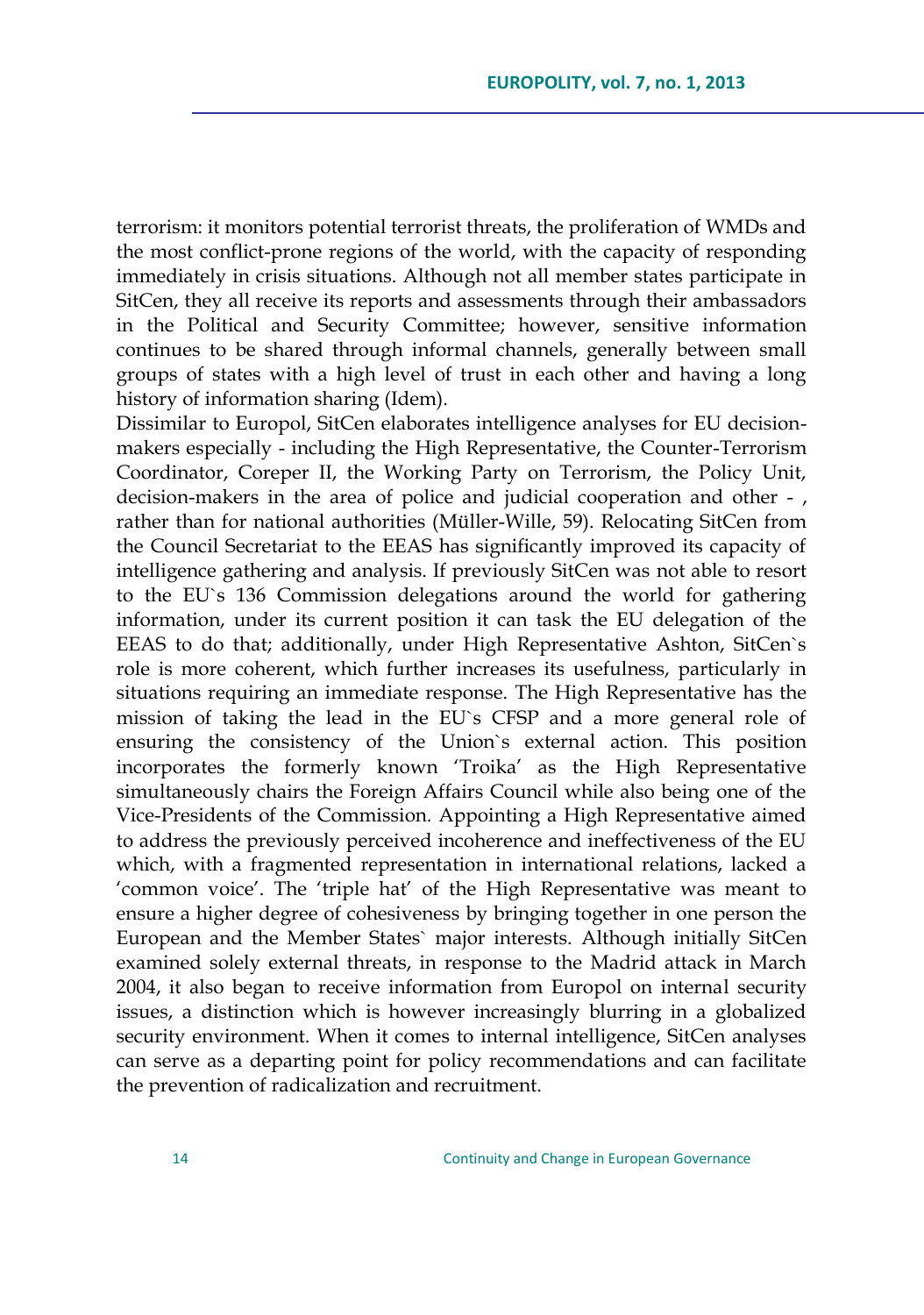## **3. BARRIERS TO COUNTER TERRORISM INTELLIGENCE SHARING WITHIN EUROPOL**

The failure to cooperate in the area of counterterrorism can be explained in many ways. For instance, disparities in the political, administrative and judicial frameworks of EU Member States are likely to obstruct effective information sharing and coordination (Bures2008, 504).Secondly, in some Member States police agencies deal with terrorism, while in others intelligence agencies are responsible for this area. Cooperation between intelligence and police agencies is difficult as they often have mismatched interests in information. While police agencies might be particularly interested in specific information with prosecutorial purposes, intelligence agencies might seek more general information (Deflem 2006, 351). Intelligence services were reluctant to share real-time intelligence on terrorism as either they perceived their authority and autonomy infringed (Bensahel 2003, 40); lacked a sense of mutual trust; or, they preferred a bilateral cooperation and non-EU cooperation structures (Bures 2008, 507-8). To a great extent, literature on international intelligence cooperation assumes states are sole, unitary actors rationally deciding on cooperation. Nevertheless, this state-centric perspective does not seem to fit the case of intelligence cooperation on counter terrorism within Europol: despite strong political pressures from the Member States towards cooperation, the expected outcomes failed to materialize.

Christopher Grey observes that the study of intelligence has been overlooked by organizational literature and argues that agencies relating to intelligence, counter terrorism, warfare, defence procurement or policing can be understood as organizational apparatuses and thus, studied in a similar way (Grey 2009, 311). Consistent with this view is Fägersten's opinion (2010, 500-1).The author interestingly points out that intelligence cooperation within Europol was hindered by bureaucratic barriers under two forms: bureaucratic interests and bureaucratic culture.

The bureaucratic interests are related to the so-called "asset specificity". Briefly, social, material or knowledge-based investments in an institution cannot effectively be reallocated. This theoretical framework could better explain, for instance, why intelligence cooperation continued within the Club of Bern. The members of the Club sought to preserve the existing investments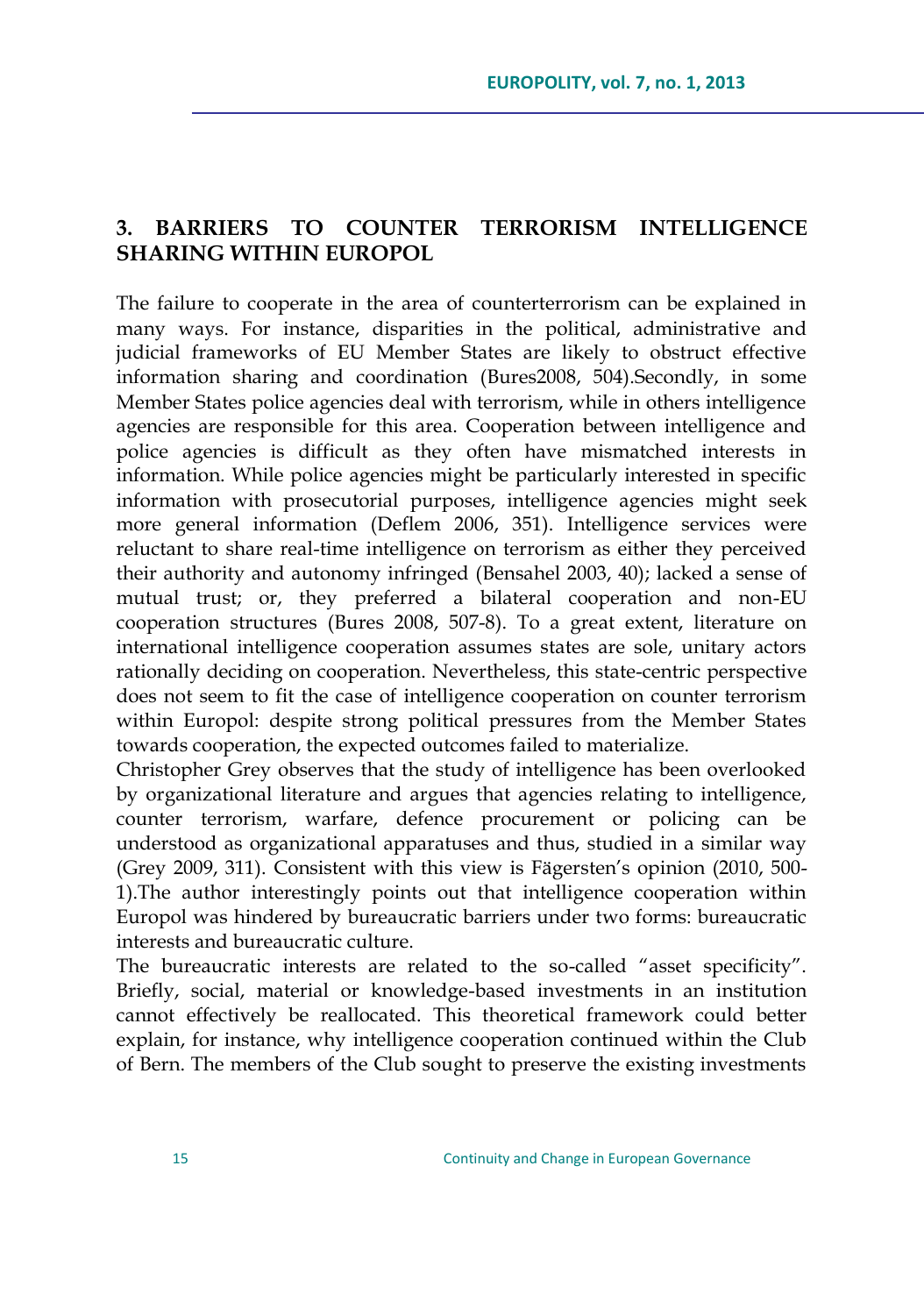in personal relations, networks and trust building; thus, any change was considered unattractive.

Since the "70s, the Club of Bern has served as a key informal forum for the Heads of EU Member States security and intelligence services who have met on a regular basis to discuss intelligence and security matters. In 2001 a Counter Terrorist Group (CTG) was created. Based on the intelligence ensured by Member States, this group provides threat assessments to EU policymakers and supports cooperation on the terrorist threat. Consequently, it can be argued that due to the high level of specific assets, Member States had a difficult task in establishing effective intelligence sharing arrangements within the EU (Fägersten 2010, 507). Yet, I argue this situation could gradually change as other "specific assets" connected to Europol are being created. To cite but one example, through its training programs, Europol has the chance to create a large pool of intelligence talent from which Member States would benefit and which would prove less resistant to cooperation. Also, participating in Europol"s educational and training programs leads to the dissemination of similar methods and instruments which further strengthens cooperation.

Within the particular bureaucratic or organizational culture of intelligence agencies, the acquired set of loyalties and attitudes often prevent their members from sharing intelligence. In the case of intelligence agencies, the reduced mobility of the staff, the limited contacts with other organizations and the secrecy of their work contribute to the emergence of a strong organizational culture (Fägersten 2010, 510). Moreover, important cultural differences can be found across different agencies operating in the field of counter terrorism. For instance, in the case of intelligence and police agencies, the dissemblance between their esprit de corps can lead to mutual disregard (Müller-Wille 2008, 57); within the EU, these discrepancies are further enhanced by the cultural and linguistic diversity. Europol faced the challenge of recruiting, selecting and training qualified personnel from the very beginning of the young organisation. In 1999, the Europol Director Jürgen Storbeck argued in the Special Report of that year that "originating from different cultures and working environments, they had to be integrated into a common institutional and legal framework" (Europol 1999, Foreword). As its instruments and methods are expensive, difficult and dangerous to employ, "intelligence constitutes a kind of national product that reflects the sovereign right of a state"; as such, it is difficult to share with others and most often, "it is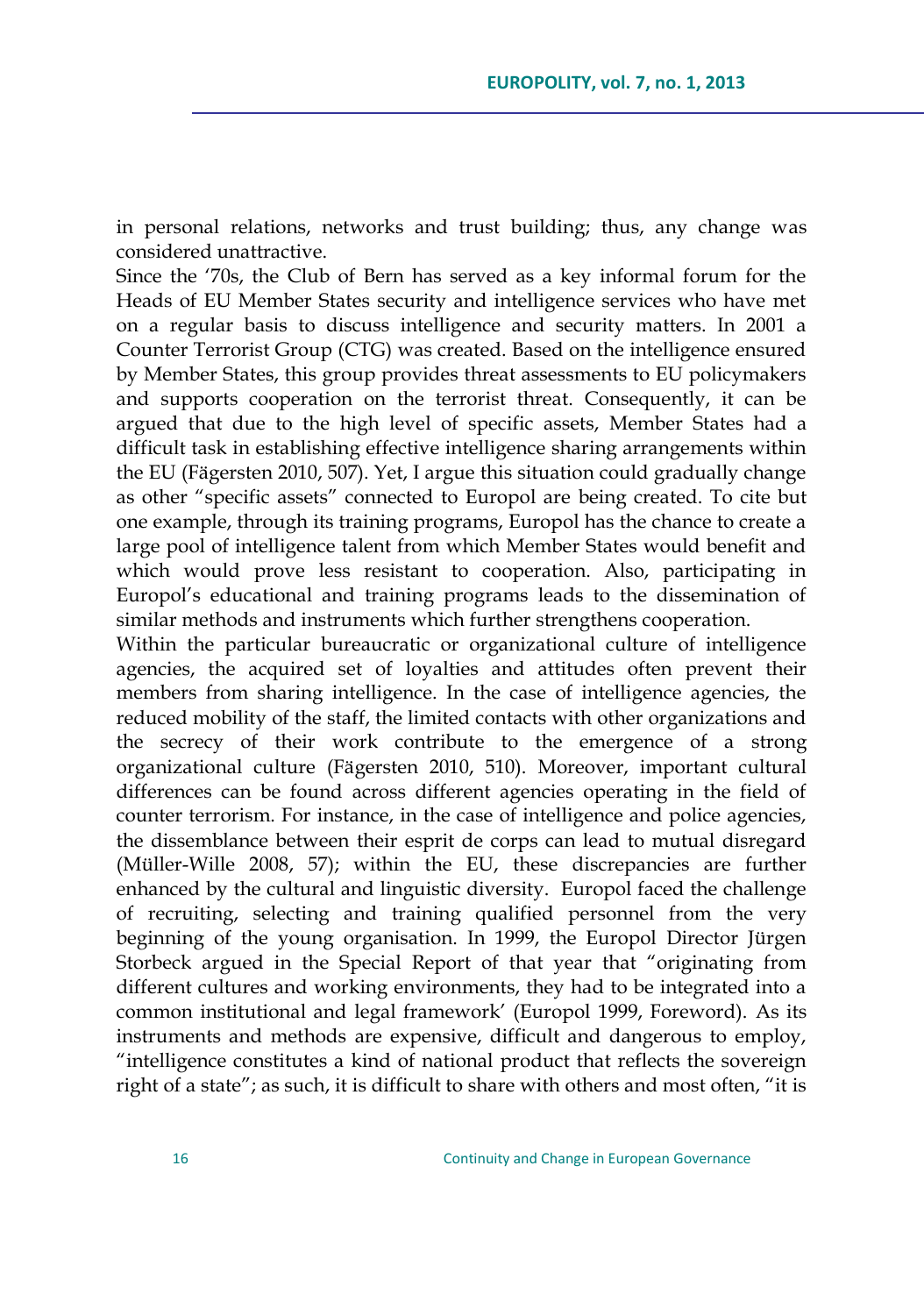preserved with jealousy" (Körsal 2010, 5). After all, "secrecy does make intelligence unique." (Lowenthal 2009, 4-5). In this context, the national character of the professional culture is likely to hamper effective communication across similar bodies in different states – as opposed to other professional cultures which are transnational in their nature (Herman 1996, 209).

Yet, as transnational threats such as terrorism cannot be effectively addressed singularly, intelligence sharing can prove vital for the national interest. Europol attempted to diminish the Member State"s distrust to cooperate by developing tools which enable swift, secure and user-friendly communication and exchange of operational and strategic crime-related information and intelligence, such as the Secure Information Exchange Network Application (SIENA).

### **4. CONCLUDING REMARKS**

Since its beginnings in the more modest form of the Europol Drugs Unit, ambitious plans have been envisaged for Europol. As terrorism - in tandem with other transnational threats – raised particular challenges for national intelligence agencies, the incentives for cooperation grew stronger (Fishbein and Treverton 2004).

However, the political impetus for cooperation was not followed by the envisaged outcomes (Bures2011, 63); taking into account the marginal role of Europol after the 9/11, Madrid and London attacks, the gap between the national preferences and the results becomes clear. As I have previously indicated, the reluctance to share intelligence led to a rather poor performance of Europol in key-moments. Europol emerged as a more significant actor within EU after 2009, partly due to the Lisbon Treaty, its new legal status and its own strategy and improved capabilities designed to enhance intelligence sharing between Member States.

The national intelligence agencies" unwillingness to share intelligence is to a certain extent understandable. Opposed to a logic of openness which promotes exchange and trust, it should be taken into account that "possession of intelligence reinforces the image of the possessor as elite, knowledgeable, and advantaged. [...] To ensure these privileges, the production, dissemination, and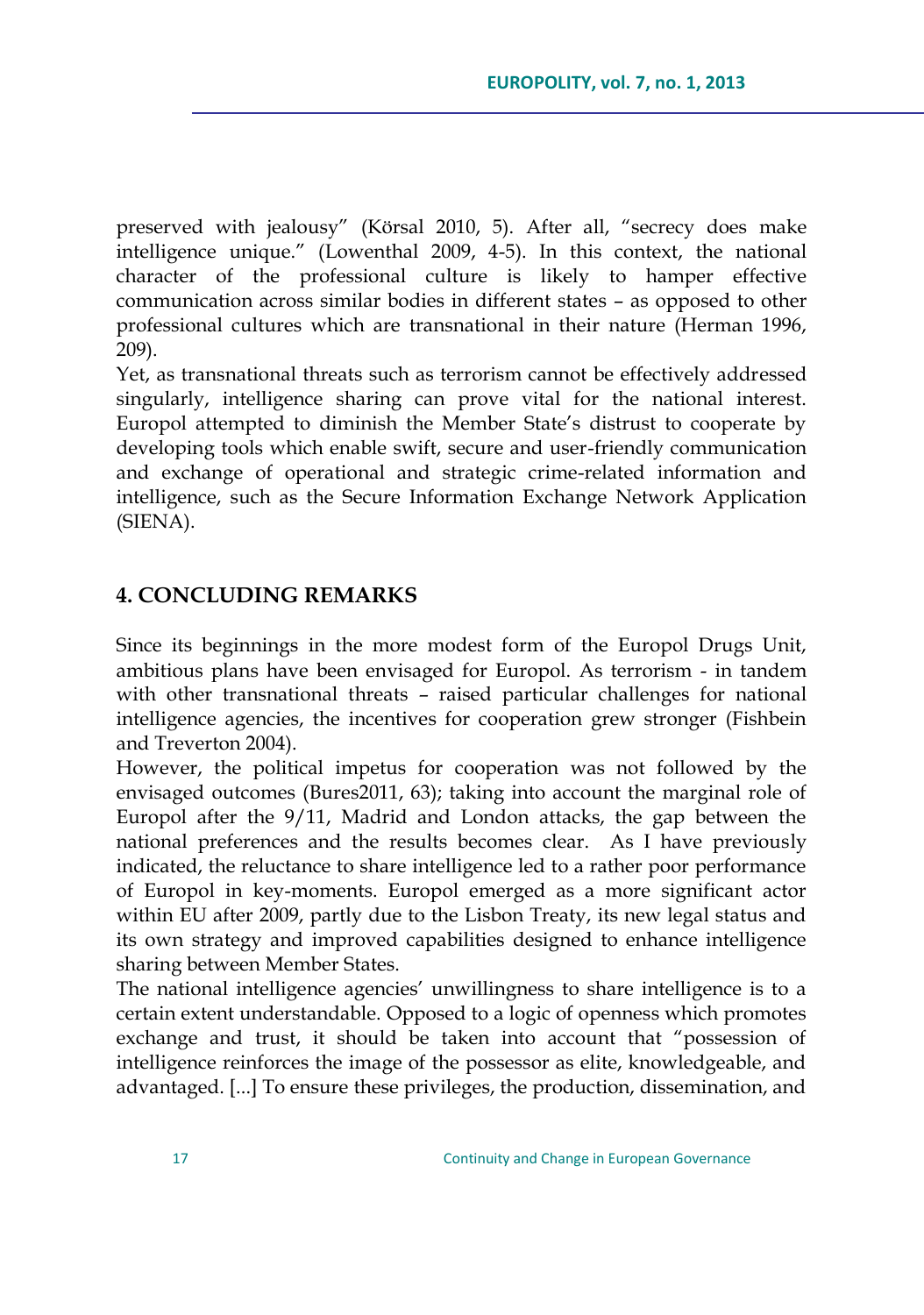revelation of intelligence must be tightly policed" (Bean 2011, 61). Nevertheless, a tight cooperation between the national intelligence agencies is vital as terrorism has long become an internal problem of EU.

Explaining the multiple dimensions of national security intelligence, Loch Johnson noted that intelligence can be equally understood as secret information, set of missions, process, and organization, adding that: "since intelligence activities are carried out by people in secretive government agencies, a closer look at intelligence as an organization is in order" (Johnson 2012, 15). This often overlooked view in the literature can provide a relevant explanation for the reluctance to cooperate in the field of counter terrorism intelligence within Europol. Most importantly, I have argued these bureaucracy-related obstacles can be progressively surpassed by employing instruments such as the training programs already developed by Europol, which have the potential to disseminate common or similar methods and procedures as well as to shape mind sets.

### **LIST OF REFERENCES**

- Bean, Hamilton. 2011. *No More Secrets. Open Source Information and the Reshaping of U.S. Intelligence.* U.S. : Praeger Security International.
- Bensahel, Nora. 2003. *The Counterterror Coalitions: Cooperation with Europe, NATO and the European Union.* U.S.: RAND.
- Bures, Oldrich. 2008 "Europol"s Fledgling Counterterrorism Role". *Terrorism and Political Violence* 20, (4): 498-517.
- Bures, Oldrich. 2011. *EU Counterterrorism Policy: A Paper Tiger*. UK: Ashgate.
- Council of the European Union. 13 July 2005. *Extraordinary Council Meeting, EU Response to London Bombings*.
- Council of the European Union. 15 May 2009. *Decision establishing the European Police Office (Europol)*.
- Council of the European Union. 20 September 2001.*Conclusions of the Extraordinary Council Meeting (Justice, Home Affairs and Civil Protection)*.
- *Cross, Mai'a K. Davis. 2011.* "EU Intelligence Sharing & The Joint Situation Centre: A Glass Half-Full", Paper presented at the Meeting of the European Union Studies Association March 3-5, 2011.
- De Kerchove, Gilles. 2008. "Oral Evidence" in *Europol: Coordinating the Fight against Serious and Organized Crime*, 29th Report of Session 2007-8. London: House of Lords.
- Deflem, Mathieu. 2006. "Europol and the Policing of International Terrorism: Counter-Terrorism in a Global Perspective". *Justice Quarterly* 23 (3): 336-359.